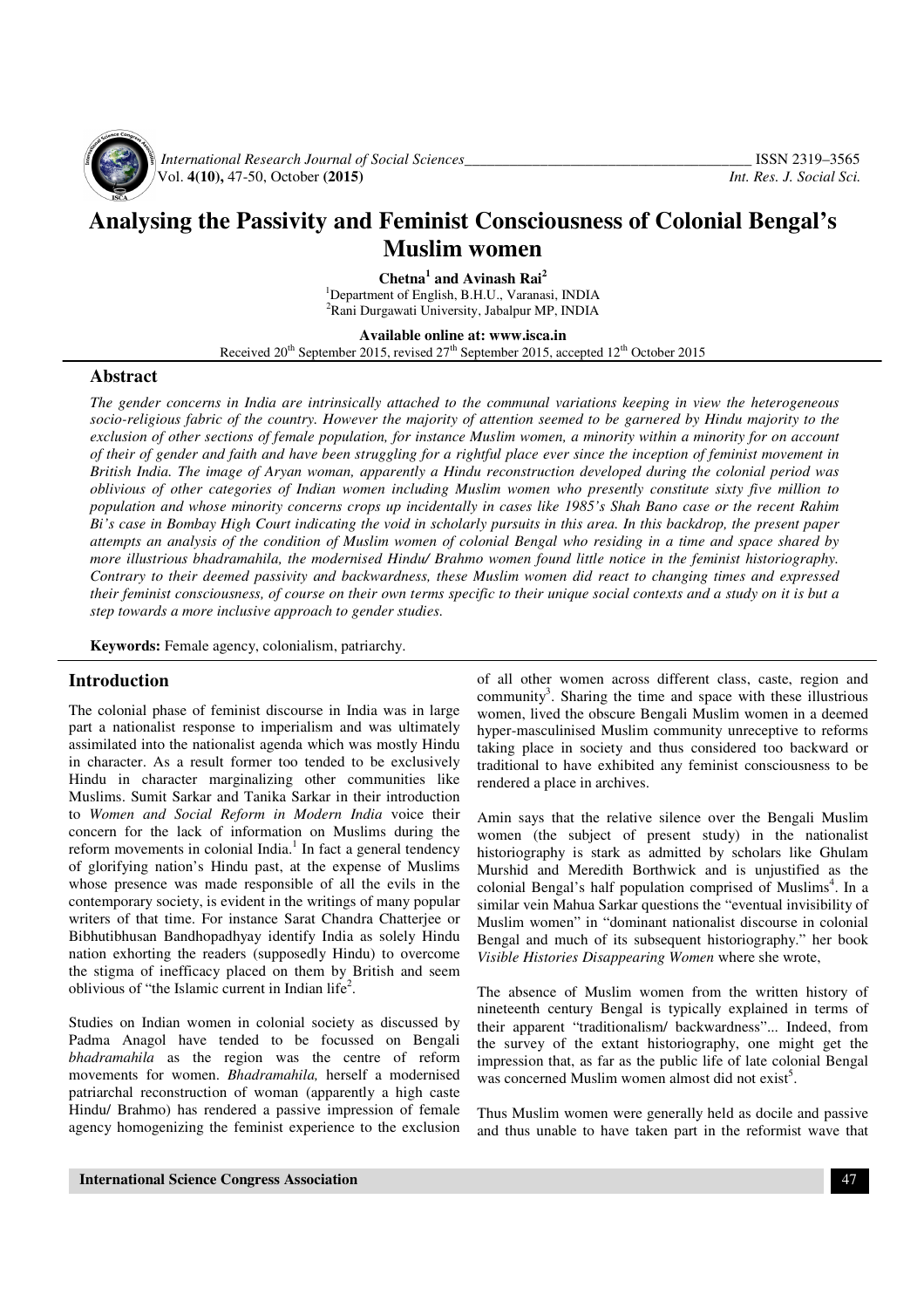was taking sway in colonial India. Consequently the former went ignored in the construction of colonial historiography as a non-entity or at the most a passing reference was made to them.

## **Questioning the absence of Muslim women in feminist discourse in colonial Bengal:**

Nevertheless as Mahua Sarkar goes on to show Muslim women did respond to the changing times as "not all Muslim women were backward or victimized any more than all Hindu women were enlightened and emancipated." Besides the '*baiji*' (Muslim courtesan) connotation as the 'sexualized consorts' of hypermasculinised Islamic construction calls for deeper reflection as the majority of women engaged in prostitution were reportedly from high caste Hindu community<sup>6</sup>.

Recent post-structuralist stance to colonial historiographers such as Sonia Nishat Amin and Mahua Sarkar have laboured to show that notwithstanding the seclusion and subjugation to which the Bengali Muslim women were subjected, they did experience the wave of change and responded positively to it. Towards the early twentieth century, there had been a notable rise in the visibility of Muslim women who were writing, doing social work to bring about some change in their status, for example Begum Rokeya Sakhawat Hossain, Khairunnesa Khatun, Mrs M. Rahman, Akhtar Mahal Syeda Khatun, Nurunnesa Khatun Vidyavinodini, etc. to name a few, with Begum Rokeya considered the most notable and pioneering feminist force among them. However the sense of modernity had its own contexts and problematic attached with it. As the historians like Amalemdu De on Bengali Muslim reforms agree to their relatively later response to modernity on account of their differential economic placement which was based on rural gentry and thus they struggled to endorse the urban modernizing and reformative process<sup>7</sup>. Further, the location from which Muslim women spoke entailed a lot of diverse values as Firdous Azim notes in the Foreword of the anthology of Bengali Muslim women writers of the age by Shaheen Akhtar and Moushumi Bhowmik:

First she becomes the symbol of the backwardness of the community as a whole, and practices such as purdah, or the wearing of the burqa, or keeping women away from vernacular and secular education are seen as part of this process. She also becomes a symbol of mystery, hiding behind the veil a potent sexuality, a mystery to be unearthed. For women to write and voice their concerns, their feelings and emotions from within this site, which is loaded with meaning, becomes very difficult.

Akhtar and Bhowmik note that it would be useful to see her writings as well as the writings of these women "as part of the historical and political process through which a community of women were seeking to place themselves within an emerging social order in the emergent new post-colonial nations"<sup>8</sup>. Living in extreme form of seclusion in their lives, Muslim women posited the wretchedness of womenfolk in the patriarchal setup

of the society that constantly maintained watertight compartment of public/private spheres. Thus they seemed to be at war with this division which they attacked in her writings and all the social activities they undertook.

Muslim population in Bengal experienced an overall decline in social position with the advent of British rule in India. Abolition of Persian as the official language and the introduction of Permanent Settlement, etc. by the British government proved detrimental to them while Hindus adjusted with the situation. Thus the renaissance period experienced by the latter since early nineteenth century was realised by Muslims at a later date. Nevertheless apprehending the modernist trend they too followed the trail of Hindu and Brahmo reforms though after customizing it to Islamic trends.

Judith Walsh comments that in Muslim community too like that of Hindus and Brahmos the public sphere was reserved for men while women though allowed new roles were to be the guardians of homes and *nashihatnama* conduct books like Thanawi's *Bahishti Zewar* (translated as *Heavenly Ornaments*) became popular as guidelines for growing girls which were in a similar vein as the Bengali conduct manuals like Dhirendranath Pal's *The Female Companion* (1884) and *Conversations with the Wife*, Jayakrsna Mitra's *The Duties of Women* (1890), etc which were directed at Hindu women. All the conduct manuals dealt with issues like "hygiene and household management to cooking, child rearing, and relations" preparing "women for their role in family life"<sup>9</sup>. Thus, as Shamita Basu puts it: "Having become objectified and ossified symbols of community honour Muslim women were confined within the walls of patriarchal households and their voices silenced. They were frequently spoken of but never allowed to speak about themselves"<sup> $,10$ </sup>.

# **Some feminist voices from Muslim women folk in Bengal**

Notwithstanding the patriarchal intrigues and the 'exclusion' of Muslim women from the colonial Bengal's historiography, there were women who were availing themselves of the opportunities brought with the changed times and exhibited considerable feminist consciousness for their assumed passivity and invisibility. Mahua Sarkar attributes this invisibility to the relative foregrounding of the high caste Hindu woman for whom Muslim women served as the negative, inferior other $11$ . The Muslim women in the general imagination was too victimized to put up her view and was almost absent in a masculinised Muslim society. Contrary to this image of Muslim women, the provocative essay, "Alankar or the Badges of Slavery" by the then unknown Rokeya Sakhawat Hossain was published in a women's periodical, *Mahila* in 1903, it created an uproar and was criticised in the harshest tone by the Hindu intelligentsia. The subject of the essay as well as the author (being a Muslim woman) was too rebellious to be accepted by the normative standards and as Mahua Sarkar points out,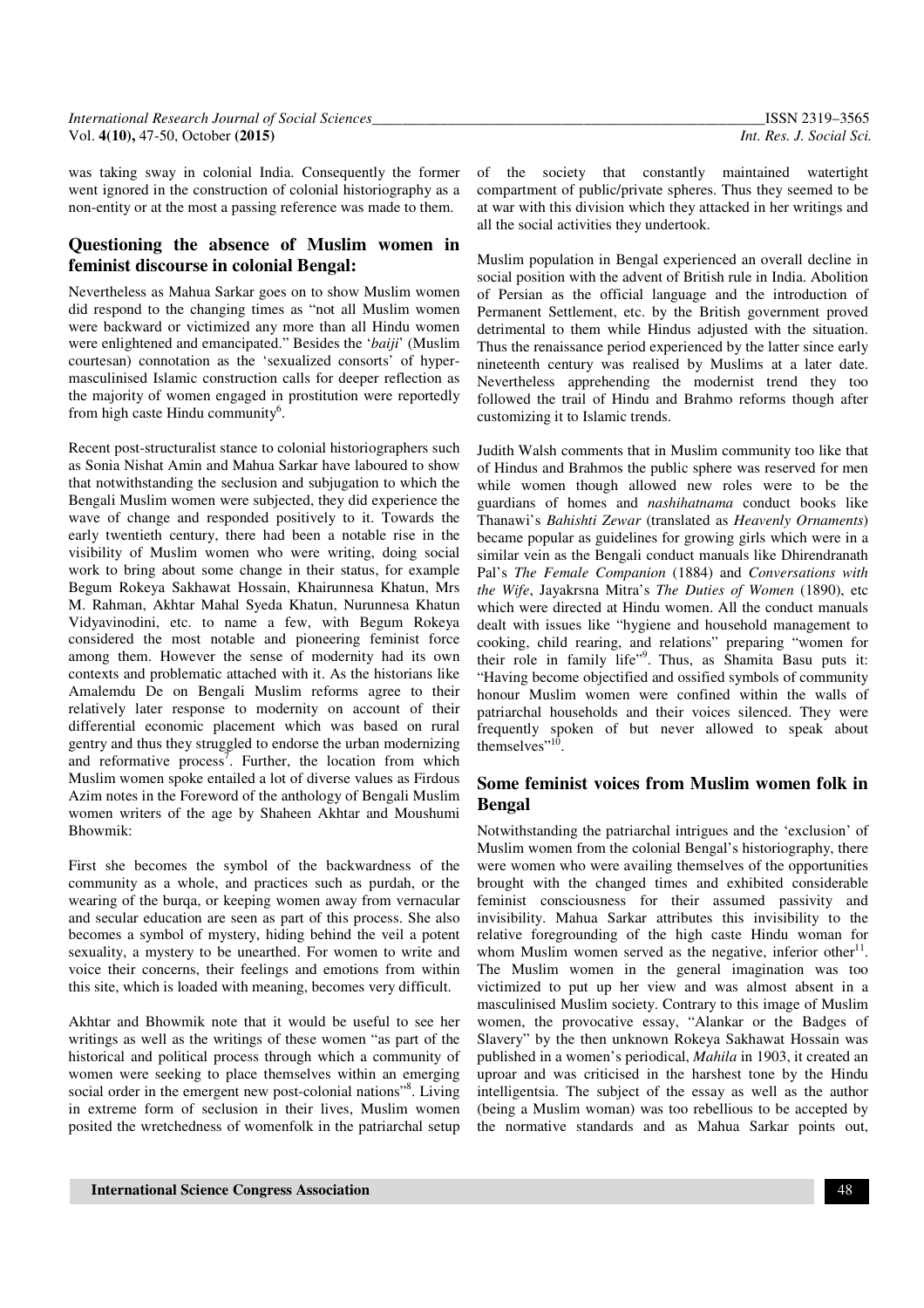consequently the essay had to be edited and an apology was attached. Rokeya emphasized that women in Indian society were no better than slave living under men who keep them away from education and mental development. Amit Dey writes that with her radical stance, Rokeya questioned the "Authenticity of religious scriptures...[which] are nothing but man-made code" and exhibited a striking feminist consciousness $12$ . The response to Rokeya's essay for her bold indictment of patriarchy in the essay was very critical as Mahua Sarkar alludes to some responses:

It seems that the author wants to see wanton behaviour among women. Instead of womanly modesty, grace, gentleness, devotion [and] the willingness to serve...[she] wants to see the development of a harsh, abnormal independence.

Another author wrote criticizing Rokeya's stance that when submits to the will of her husband, it is not slavery, rather a woman's pleasure and it should not be equated with the status of a slave $^{13}$ .

Begum Rokeya has been considered one of the most significant among them who was a pioneering spirit in the field of Muslim women's emancipation in Bengal. Besides writing for women emancipation, she was also active in social concerns. Rokeya established Sakhawat Memorial Girls School in Calcutta in 1911, still functional and Anjuman-e-Khawateen, an association dedicated to the upliftment of downtrodden women of the society. Preceding Rokeya Nawab Faizunnesa Choudhurani (1834-1903) was yet another visionary from Bengal being credited for establishing the first school for girls in those regions. Amin says that Faizunessa ventured into the field of education post-1857, a time when Muslims had grown reluctant to towards western education. She established a free madrasa at Paschimgaon, primary school for boys and two primary schools for girls in Comilla on 1873. Besides she also contributed in establishing a hospital for women in Comilla. Also, she wrote *Rupjalal* (1876), a romantic tale with mixed influence of medieval and modern times exhibiting her literary prowess being well-versed in Urdu, Persian, Sanskrit and Bengali<sup>14</sup>.

Khujista Akhtar Banu Suhrawadia (1874-1919) was yet another scholarly woman from Bengali Muslim community who proved her mettle against the general attitude towards the fairer sex. Hailing from "politically and culturally prominent Suhrawardy family of Midnapore and Calcutta", she was a highly educated woman who made valuable contribution in the field of women education. She founded two primary schools for girls and translated several novels from English into Urdu. Her niece, Begum Shaista Suhrawady Ikramullah (1915-2000) too was a illustrious name being politically active and for her works like *From Purdah to Parliament* and *Behind the Veil* which talk about the life in *zenana* (female quarter)<sup>15</sup>.

Apart from these significant ladies from Bengali Muslim community, there were innumerable more who were active in

writing and social work to bring about some positive change in the status of women. There were other Muslim women too who were responding to the changed times and speaking their minds in whatever mediums available to them, even though they failed to get the attention of archivists. Belonging to the early group of Muslim women writers, Rokeya shared the space with writers like Khairunnesa Khatun, Masuda Rahman (1885-1926), M. Fatema Khanam (1894-1957), Nurunnesa Khatun Vidyavinodini (1894-1975), Akhtar Mahal Syeda Khatun (1901-1928), etc. The major periodicals where Muslim women actively expressed their thoughts were *Nabanoor, Nabaprapha, Mahila Saogat*, etc. Bengali, the "modern vernacular" became the medium of most of the Bengali Muslim 'bhadramahila' though they occasionally wrote in English too<sup>16</sup>. (Shamita Basu 40) Shamsunnahar Mahmud (1908-1964) and Sufia Kamal (1911- 1999) are yet another women activists who have contributed significantly in the field of women emancipation.

### **Conclusion**

 Thus it is apparent that besides Rokeya, who is certainly the most illustrious of feminist voices from Bengali Muslim community, there were many other women before and after her who spoke with a feminist consciousness about the right and concerns of women. Thus it can be said that the passivity charge put on the Muslim women of colonial Bengal is not justified, for the socio-cultural milieu from which they spoke needs different paradigms to evaluate their responses. Specific to their own time and space, these women notwithstanding the strict purdah to which they were subjected and other disabilities, they seemed to possess a unique sense of feminist consciousness as is apparent from their writings. With a post-structuralist approach towards colonial historiography, many marginalized figures are surfacing who made meaningful contribution towards the making of feminist discourse in that era and Bengali Muslim women unarguably deserve a place in it.

#### **References**

- **1.** Sarkar Sumit and Tanika Sarkar, eds, *Women and Social Reform in Modern India* vol **I**, Ranikhet: Permanent Black,1 **(2011)**
- **2.** Basu Subho and Sikata Banerjee, The Quest for Manhood: Masculine Hinduism and Nation in Bengal, *Comparative Studies of South Asia, Africa and the Middle East,* **26(3),** 476-490 Duke University Press **(2006)**
- **3.** Anagol Padma, The Emergence of Feminism in India*,*  Hampshire: Ashgate Publication, 5 **(2005)**
- **4.** Amin Sonia Nishat, The World of Muslim Women in Colonial Bengal, Leiden: E J Brill, 10 **(1996)**
- **5.** Sarkar Mahua, *Visible Histories Disappearing Women.*  Durham: Duke UP, 48-69 **(2008)**

**International Science Congress Association** 49